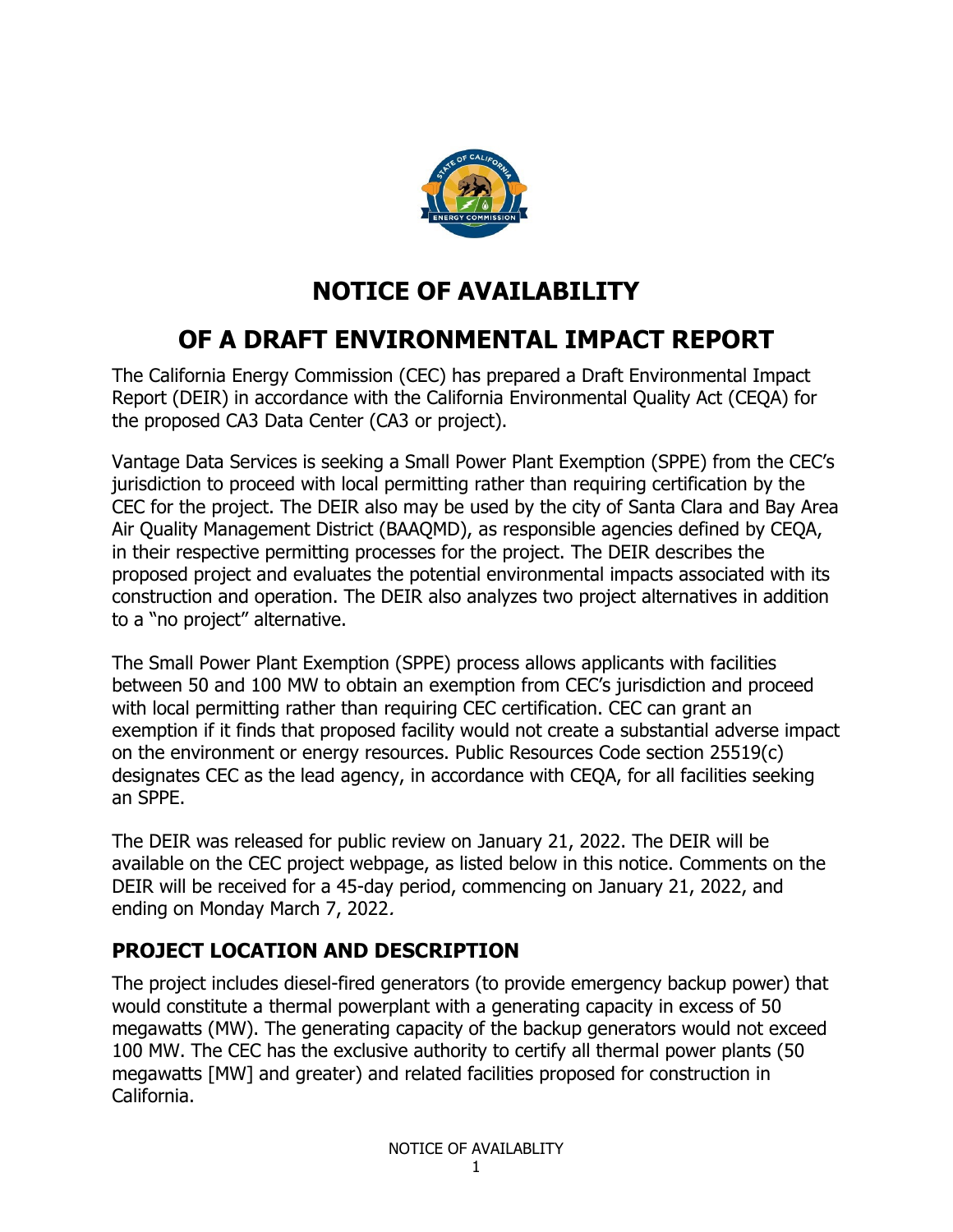The applicant proposes to construct and operate a four-story approximately 468,000 square-foot data center building located at 2590 Walsh Avenue in Santa Clara, California, to house computer servers and supporting equipment for tenants. The project includes 44 diesel-fired emergency backup generators (gensets), each rated at 2.75 MW, capable of generating sufficient electricity to serve the project in the event of a loss of power from the local utility, Silicon Valley Power (SVP). Eight of the 40 data center gensets would be redundant, yielding the applicant's goal of a 99.999 percent reliability factor. The remaining four gensets house generators (two of which are redundant) would support portions of the CA3 administration building and features necessary for emergency response.

The maximum electrical load of the project would be 96 MW, inclusive of information technology (IT) equipment, ancillary electrical/ telecommunications equipment, and other electrical loads (administrative and safety/ security). The project also includes a 100 Megavolt amperes (MVA) electric utility substation using a two-bay design, to be located on the project site directly adjacent and across the west property line from the existing Uranium Substation owned by SVP. Other project elements are a 60 kilovolt (kV) switching station and surface parking.

The project is proposed to be built on a previously developed light industrial property with pre-existing utilities available to serve the site. The exception being a recycled water pipeline that would be extended from the existing recycled water line located in Walsh Avenue.

### **HAZARDOUS WASTE SITES**

The project parcels are not listed on the California Hazardous Waste and Substances Sites List (also known as the Cortese List), published under Government Code section 65962.5.

### **ANTICIPATED ENVIRONMENTAL EFFECTS**

Typical of projects proposing to use large amounts of fossil fuel, the project's potential impacts of concern largely center on the proposed burning of diesel fuel and the resulting potential harmful emissions as well as the potential indirect effects of the project's electricity use. The project would emit greenhouse gases (GHGs); criteria air pollutants, including nitrogen oxides (NOx) and particulate matter (PM); and noncriteria air pollutants, including ammonia and diesel particulates. The operation of the engines during periodic maintenance and testing also may produce noise impacts with the potential to affect nearby workers or businesses. The construction phase of the project also has the potential to affect biological, cultural, paleontological, and tribal cultural resources, and transportation. Staff considered all these potential impacts, as well as others, in its evaluation.

The proposed project would result in no impacts to agricultural and forestry resources, mineral resources, and wildfire. The project would have less than significant impacts without mitigation to aesthetics, energy and energy resources, hydrology and water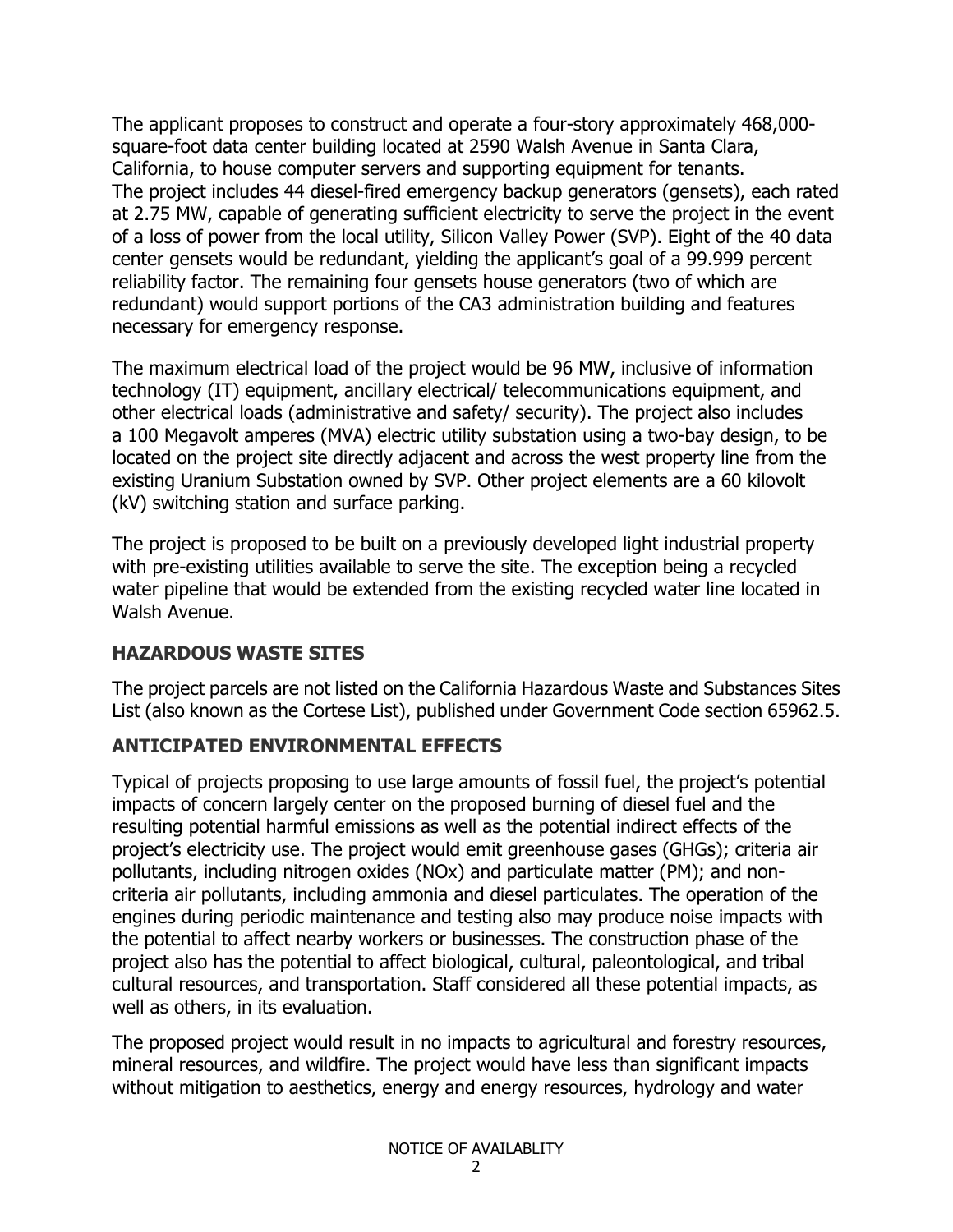quality, land use, population and housing, public services, recreation, and utilities and service systems.

The DEIR evaluates potentially significant impacts requiring mitigation in the following technical areas:

- **Air Quality.** The DEIR analyzes two primary types of air emissions: criteria air pollutants (which have health-based ambient air quality standards) and toxic air contaminants ([TACs], which are identified as potentially harmful even at low levels and have no established safe levels or health-based ambient air quality standards). With the implementation of mitigation measure **AQ-1** and NOx emissions fully offset through the BAAQMD permitting process, criteria air pollutant emissions from the project would not exceed any BAAQMD CEQA Guidelines significance threshold, cause a cumulatively considerable net increase of any criteria pollutant, conflict with or obstruct any applicable air quality plan, or expose sensitive receptors to substantial criteria air pollutant concentrations. Thus, the project would not have a significant impact on air quality.
- **Biological Resources.** The project would not have a substantial adverse effect on any species identified as candidate, sensitive, or special-status species in local or regional plans, policies, or regulations, or by the California Department of Fish and Wildlife (CDFW) or United States Fish and Wildlife Service (USFWS), with mitigation incorporated. Staff proposes mitigation measures **BIO-1**, which requires nesting bird pre-construction surveys and implementation of appropriate nest buffers, and **BIO-2**, which requires conducting bat clearance surveys prior to demolition of the existing buildings or removal of trees. **BIO-2** also requires development of a Bat Mitigation and Monitoring Plan , which details exclusion methods, roost removal procedures, and compensatory mitigation methods for permanent impacts from roost removal.

With mitigation, the project would not conflict with tree preservation policies or ordinances or tree replacement policies. To avoid conflict with city of Santa Clara General Plan policies regarding tree removal and the protection of trees, staff proposes mitigation measures **BIO-3,** which provides detailed requirements for the replacement of trees removed as part of the project, and **BIO-4,** which requires the implementation of tree protection measures to avoid and minimize impacts to trees remaining on site.

• **Cultural and Tribal Cultural Resources.** The project would not impact any known resources that could meet CEQA's criteria for historical resources, unique archaeological resources, or tribal cultural resources. However, previous cultural resources studies in the project area indicate that buried archaeological or ethnographic resources could be encountered during ground disturbing activities at the site. Staff recommends two mitigation measures, **CUL-1** and **CUL-2**, to address the discovery of previously unknown buried cultural resources, including human remains. **CUL-1** proposes to require monitoring by both a qualified archaeological resources specialist and a Native American monitor and implement a Workforce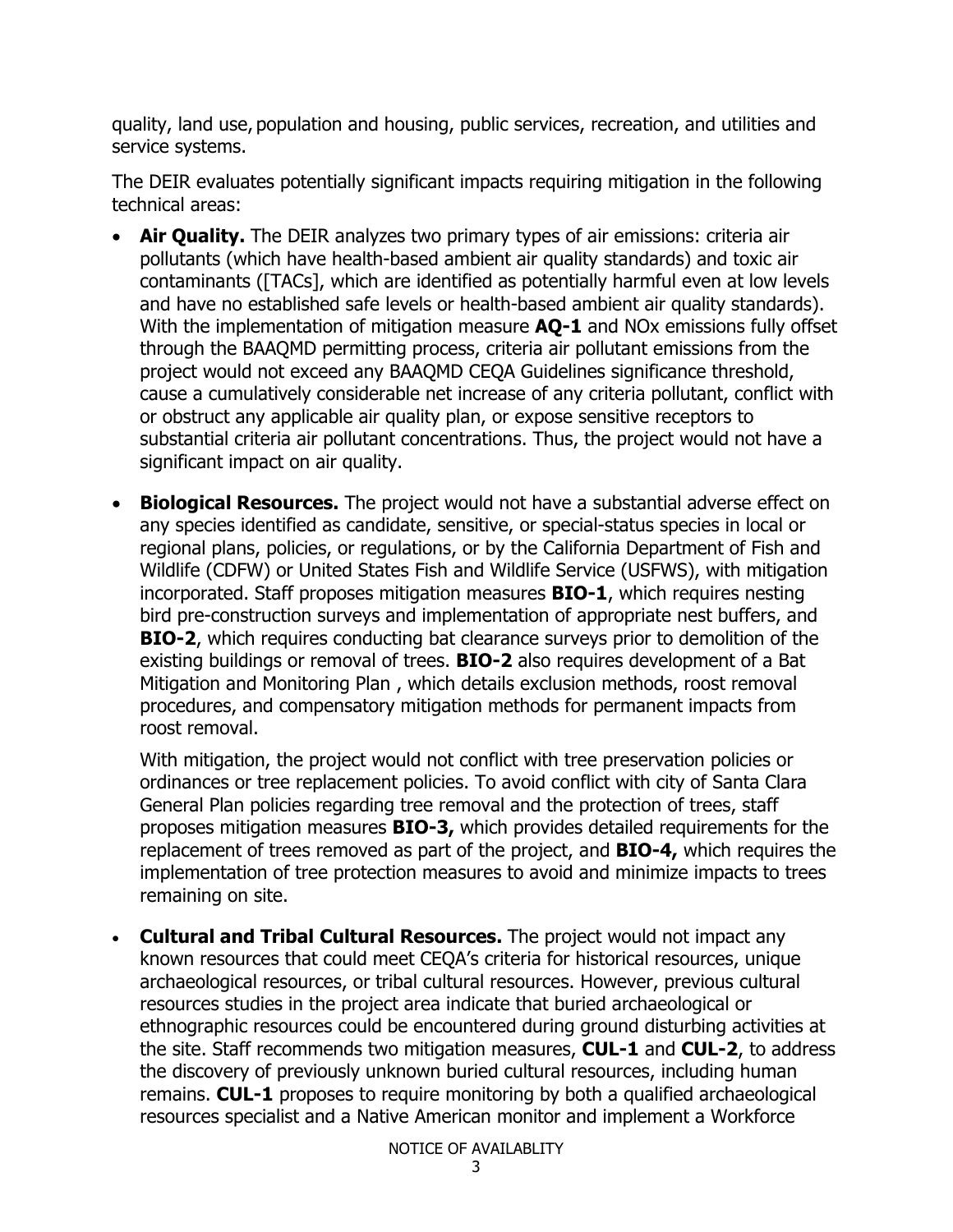Environmental Awareness Program. **CUL-2** proposes measures to be taken in the event human remains are discovered during ground disturbance. With the implementation of these mitigation measures, potential impacts on cultural and tribal cultural resources would be reduced to a less than significant level. Consultation between the Tamien Nation (a California Native American tribe) and CEC staff is ongoing. This consultation might result in changes to the Cultural and Tribal Cultural Resources section of the Final EIR, as well as the mitigation measures. At present, the identification of new impacts or mitigation measures does not appear likely.

• **Geology and Soils.** Construction would temporarily increase sedimentation and erosion by exposing soils to wind and runoff until construction is complete and new vegetation is established. The city's National Pollutant Discharge Elimination System Municipal Permit, urban runoff policies, and the municipal code are the primary means of enforcing erosion control measures through the grading and building permit process. In accordance with city of Santa Clara General Plan policies, the implementation of the regulatory programs and policies in place would reduce the possible impacts of accelerated erosion during construction to a less than significant level. Continuous operation and maintenance work would not result in increased erosion or topsoil loss. The probability that the construction, operation, or maintenance of the proposed project would have an impact on the risk of loss, injury, or death involving the rupture of an earthquake fault during operation is remote. As the project site is relatively flat with no open faces or slopes near the site, there is a low potential for landslides.

A project-specific geotechnical engineering report, along with the final project design, would be required to address, as needed, any issues arising from expansive soils, liquefaction, unstable geologic or soil units that could result from the construction of this project. With the implementation of the applicable design criteria per the California Building Standards Code, as well as the incorporation of the anticipated project-specific mitigation recommendations in the final geotechnical engineering report, seismic hazards would be minimized, to the extent feasible with conformance to the applicable seismic design criteria of the California Building Standards Code. Also, adherence to these standards would ensure that impacts from expansive soils would be less than significant. Earth moving during project construction has the potential to disturb paleontological resources. Staff proposes mitigation measure **GEO-1** to ensure the project design conforms to the requirements of a final geotechnical engineering investigation and California and local building standards and codes. Staff proposes **GEO-2** to train field staff in the identification and handling of paleontological resources. Staff concludes that, with the implementation of **GEO-1** and **GEO-2**, the impacts of any geologic hazards and the impacts to unique paleontological resources would be reduced be to a less-thansignificant levels.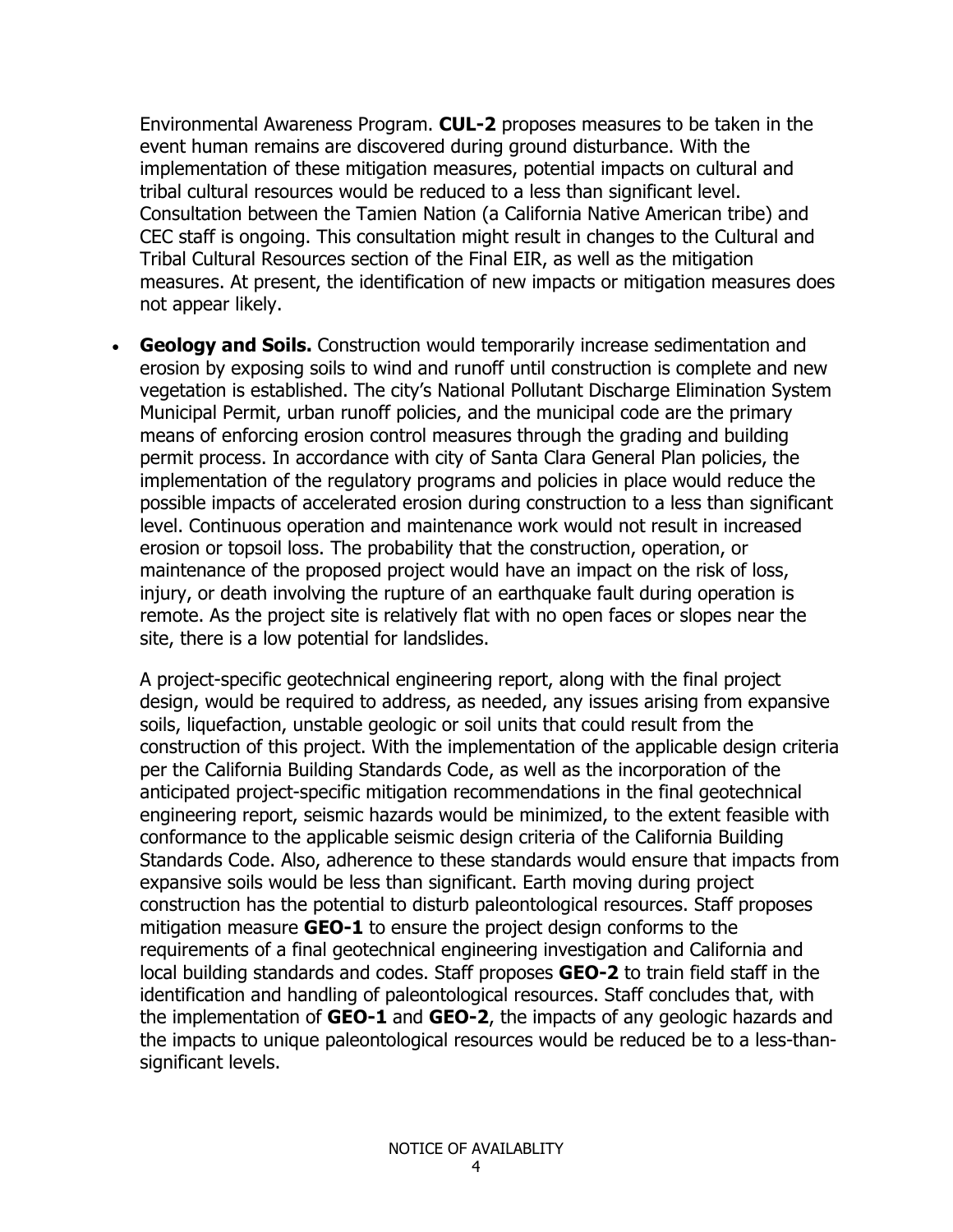• **Greenhouse Gas Emissions.** The DEIR incorporates both quantitative and qualitative analyses of the project's three categories of GHG emissions: (1) emissions related to the construction/demolition phase of the project; (2) direct "stationary source" emissions from the operation of the emergency backup generators; and (3) indirect and "non-stationary source" emissions from the operation of the project, the vast majority of which are indirect emissions from the electricity consumed by the project.

Staff proposes mitigation measure **GHG-1** to require the applicant to limit the GHG emissions of the emergency backup generators to the BAAQMD CEQA Guidelines GHG threshold applicable at the time of permitting with BAAQMD. Additionally, staff recommends mitigation measure **GHG-2** to require the emergency backup generators to use renewable diesel to ensure that the operation of the emergency backup generators would not hinder California's efforts to achieve statewide 2030 or 2045 GHG emissions reduction goals. With mitigation measures **GHG-1** and **GHG-2**, the project's direct GHG emissions from stationary sources would not have a significant direct or indirect impact on the environment. Finally, staff recommends mitigation measure **GHG-3** to require the project applicant to participate in SVP's Large Customer Renewable Energy (LCRE) program for 100-percent carbon-free electricity or purchase carbon offsets or similar instruments that accomplish the same goals of 100-percent carbon-free electricity.

With the implementation of mitigation measures **GHG-1**, **GHG-2,** and **GHG-3**, the GHG emissions from the project operation would occur in a manner consistent with the BAAQMD CEQA Guidelines, the city of Santa Clara Climate Action Plan, policies reflected in Executive Order B-55-18, California Air Resources Board's scoping plan, and later programs to implement Senate Bill (SB) 350 and SB 100 to achieve the statewide 2030 and other future GHG emissions reduction targets. The GHG emissions of the project would not result in a "cumulatively considerable" contribution under CEQA because they would conform with all applicable plans, policies, and regulations adopted for the purpose of GHG emissions reductions, including a Qualified Greenhouse Gas Emissions Reduction Strategy. Therefore, the GHG emissions from the project are determined to have less-than-significant GHG impacts.

The majority of the project's operational GHG emissions would occur from electricity use or during the readiness testing and maintenance of the emergency backup generators. The project's likelihood of operating for unplanned circumstances or emergency purposes is low and if such operation did occur it would be infrequent and of short duration. Further, the requirement to use increasing amounts of renewable diesel fuel would ensure that any GHG emissions resulting from emergency operations are minimized to the extent feasible. Staff, therefore, concludes that these emissions would be less than significant.

NOTICE OF AVAILABLITY **Hazards and Hazardous Materials.** Ground disturbing activities associated with the grading and construction of the project would have the potential to encounter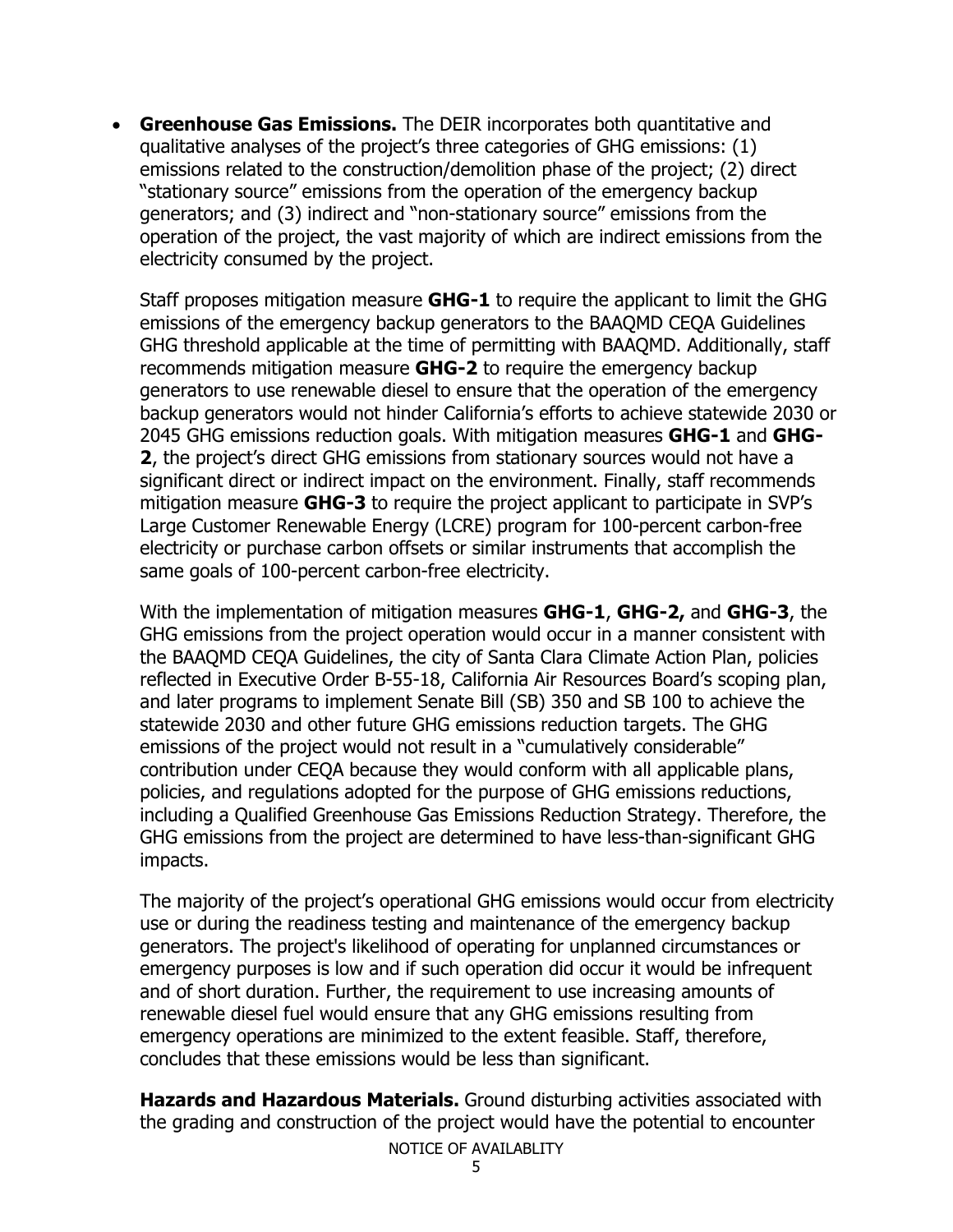the impacted groundwater and/or soil. Staff proposes mitigation measure **HAZ-1** requiring the preparation of a site mitigation plan to establish proper procedures to be taken when contaminated soil is found and how to dispose of the contaminated soil properly. Staff concludes that with the implementation of mitigation measure **HAZ-1,** impacts to the public or the environment due to contaminated soils would be reduced to a less-than-significant level.

- **Noise.** The CEQA Guidelines state that a project would normally be considered to have a significant impact if noise levels conflict with adopted environmental standards or plans or if project noise levels would substantially increase existing noise levels on a permanent or temporary basis. Noise due to construction activities is considered to be less than significant if the construction activity is temporary and is limited to daytime hours. The noise levels from construction activities can be a perceived as noisy, but not necessarily noisier than other common ambient noises, such as passing trains. Moreover, construction noise would not be heard by the residents to the south of the construction site when trains on the existing active rail line are passing by. There is the possibility that some temporary construction noise could be perceived by the public as untimely or outside of norms; therefore, staff proposes mitigation measure **NOI-1**, requiring a complaint and redress process be implemented to ensure construction noise impacts would not be significant, as perceived by the community. With the implementation of mitigation measure **NOI-1**, the project's construction noise impact would be less than significant.
- **Transportation.** To meet the target vehicle miles traveled (VMT) for the project, the applicant has proposed an alternative work schedule for employees reflecting a 4-40 workweek (40 hours in 4 days) so that the project's VMT would be below the city's threshold. The commitment to 4-40 work schedule would be a transportation demand management (TDM) measure. Staff evaluated the measure in the context of impacts to VMT and concludes that the requirement defined in this TDM measure is sufficient. This TDM measure would reduce the project's VMT to 13.20 per employee, causing the project's VMT to fall below the city-approved threshold of 14.14. The city requires a TDM annual report, which would allow it to obtain confirmation that the 4-day, 40-hour work schedule has been complied with. Staff proposes mitigation measure **TRANS-1**, which would require the implementation of a TDM program that incorporates the 4-40 work schedule TDM measure.

The applicant has agreed to the above project changes to improve emergency vehicle access and proposed a TDM measure (i.e., an alternative work schedule for reducing VMT). For consistency with the city, staff is recommending that mitigation measure **TRANS-1**, which requires the implementation and verification of the 4-40 work schedule per the TDM, be adopted. Staff concludes that all potential impacts from the project would be less than significant with the implementation of identified mitigation measures.